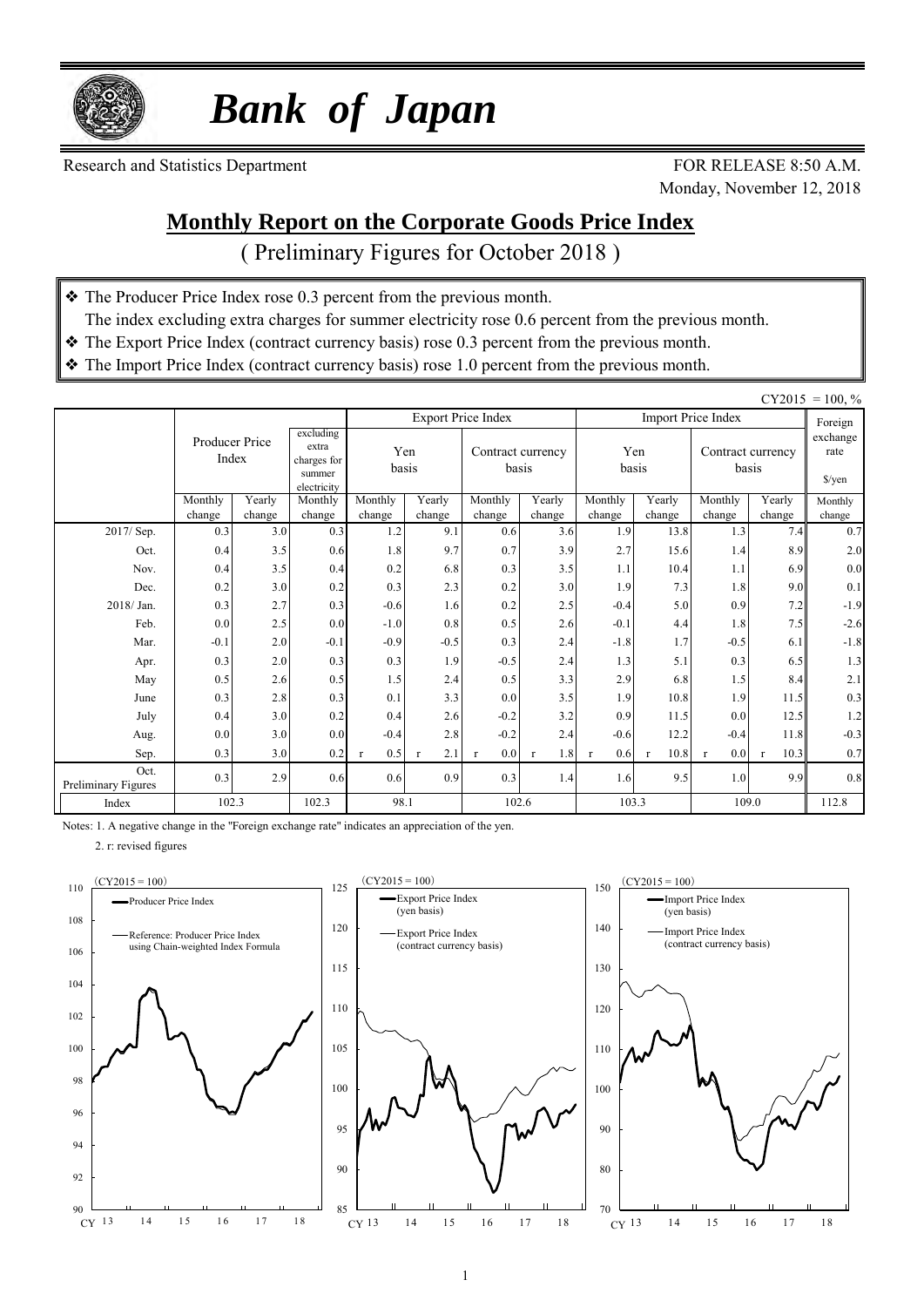## (Commodities contributing to the monthly changes in October 2018)

| Producer Price Index                        |                           | Monthly change 0.3 %                                                                                                                 |  |  |  |  |  |
|---------------------------------------------|---------------------------|--------------------------------------------------------------------------------------------------------------------------------------|--|--|--|--|--|
| Groups                                      | Contribution<br>to change | Commodities                                                                                                                          |  |  |  |  |  |
| Petroleum & coal products                   | $0.35 \%$                 | Gasoline, Gas oil, Fuel oil C                                                                                                        |  |  |  |  |  |
| Electrical machinery &<br>equipment         | $0.04\%$                  | Monitoring & control equipment, Household refrigerators &<br>freezers, Switches (excluding electronic components)                    |  |  |  |  |  |
| Nonferrous metals                           | $0.03\%$                  | Unwrought copper, Power & telecommunications cables<br>except optical fiber cables, Plastic insulated copper wires                   |  |  |  |  |  |
| Production machinery                        | $0.02 \%$                 | Excavators, Mold, die & parts, Bread & confectionery<br>machinery                                                                    |  |  |  |  |  |
| Iron & steel                                | $0.02 \%$                 | Carbon steel for machine structural use, Alloy steel for<br>structural use, Shearing & slitting products (Stainless steel<br>sheets) |  |  |  |  |  |
| Plastic products                            | $0.01\%$                  | Plastic parts for transportation equipment, Flexible plastic<br>foam products, Secondary plastic molding compounds                   |  |  |  |  |  |
| Scrap & waste                               | $0.01\%$                  | Iron & steel scrap, Wastepaper, Copper & copper alloy scrap                                                                          |  |  |  |  |  |
| Electric power, gas & water                 | $-0.18 \%$                | Commercial high tension power, Industrial extra high tension<br>power, Industrial high tension power                                 |  |  |  |  |  |
| Agriculture, forestry &<br>fishery products | $-0.04\%$                 | Pork, Salted salmon roe, Beef                                                                                                        |  |  |  |  |  |

| Export Price Index (contract currency basis)      |                           | Monthly change $0.3\%$                                                                                                                      |
|---------------------------------------------------|---------------------------|---------------------------------------------------------------------------------------------------------------------------------------------|
| Groups                                            | Contribution<br>to change | Commodities                                                                                                                                 |
| Other primary products $\&$<br>manufactured goods | $0.15 \%$                 | Gas oil, Jet fuel oil & kerosene, Artificial graphite electrodes                                                                            |
| Transportation equipment                          | $0.07\%$                  | Drive, transmission & steering parts, Internal combustion<br>engines for motor vehicles & parts, Standard passenger cars<br>(gasoline cars) |
| Chemicals & related products                      | $0.04\%$                  | Para-xylene, Propylene, Toluene                                                                                                             |

| Import Price Index (contract currency basis)                    |                           | Monthly change $1.0\%$                                                         |  |  |  |  |  |
|-----------------------------------------------------------------|---------------------------|--------------------------------------------------------------------------------|--|--|--|--|--|
| Groups                                                          | Contribution<br>to change | Commodities                                                                    |  |  |  |  |  |
| Petroleum, coal & natural gas                                   | $1.16\%$                  | Crude petroleum, Liquefied natural gas, Liquefied petroleum<br>gas             |  |  |  |  |  |
| Metals & related products                                       | $-0.06\%$                 | Unwrought nickel, Unwrought aluminum, Unwrought silicon                        |  |  |  |  |  |
| Chemicals $\&$ related products                                 | $-0.04\%$                 | Saturated polyester resins, Bio-ETBE, Benzene                                  |  |  |  |  |  |
| Electric & electronic products                                  | $-0.02\%$                 | Display devices, Solar batteries, MOS memory integrated<br>circuits            |  |  |  |  |  |
| General purpose, production<br>& business oriented<br>machinery | $-0.02\%$                 | Metal valves, Copying machines, General-purpose internal<br>combustion engines |  |  |  |  |  |
| Other primary products $\&$<br>$-0.02\%$<br>manufactured goods  |                           | Crude salt, Plastic films & sheets, Natural rubber                             |  |  |  |  |  |
| Beverages & foods and<br>agriculture products for food          | $-0.02 \%$                | Coffee beans, Chicken, Corn                                                    |  |  |  |  |  |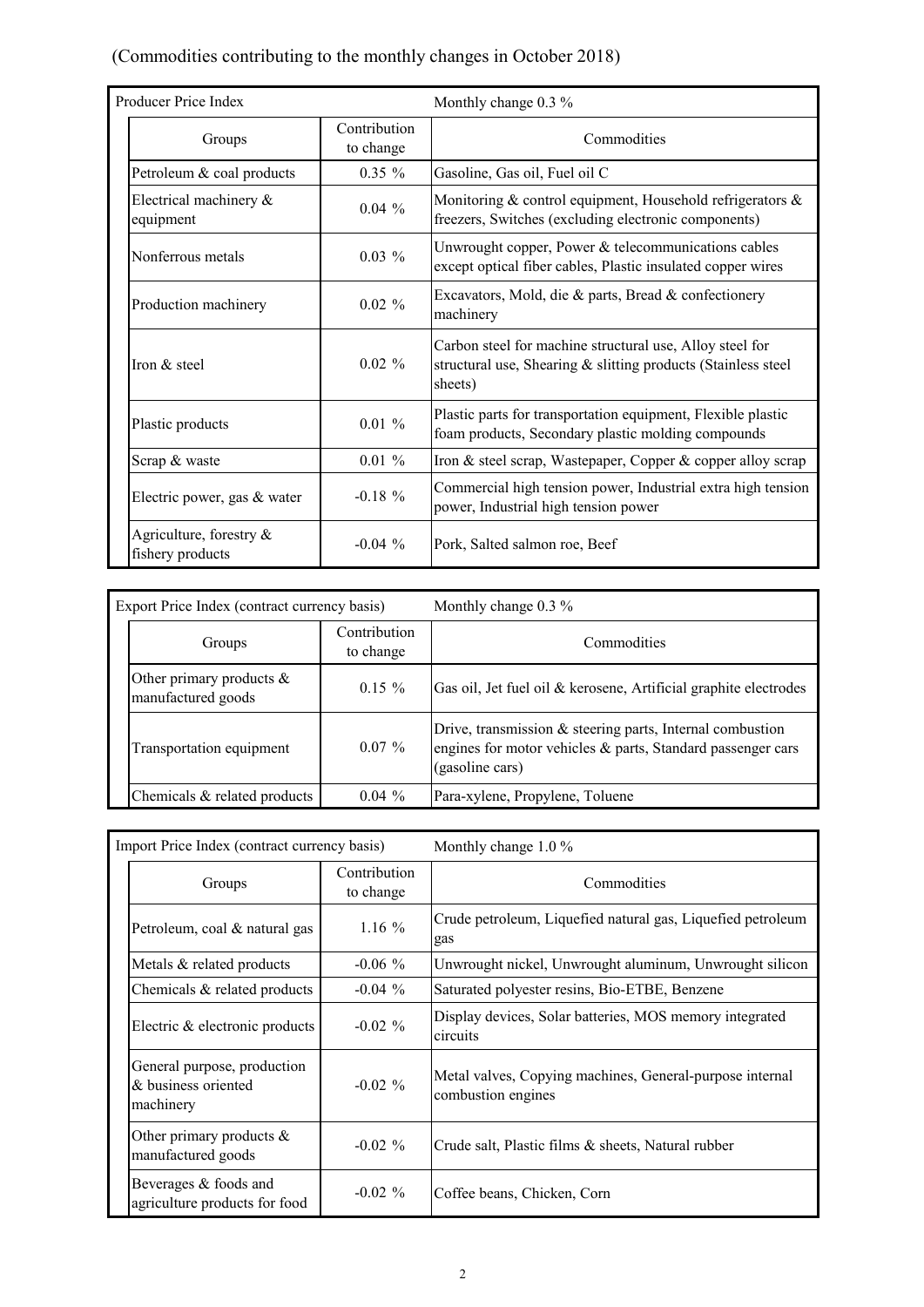## Producer Price Index ( Preliminary Figures for October 2018 )

 $CY2015 = 100, \%$ 

|                                                |         |       | Monthly               |         | Yearly                 |         |             |                   |
|------------------------------------------------|---------|-------|-----------------------|---------|------------------------|---------|-------------|-------------------|
|                                                | Weight  | Index | Previous<br>month     | change  | Previous<br>month      | change  |             | Previous<br>month |
| All commodities                                | 1,000.0 | 102.3 | 102.0                 | 0.3     | 0.3                    | 2.9     |             | 3.0               |
| excluding extra charges for summer electricity | 1,000.0 | 102.3 | 101.7                 | 0.6     | 0.2                    | 2.9     |             | 2.9               |
| Beverages & foods                              | 141.6   | 100.7 | 100.8<br>$\mathbf{r}$ | $-0.1$  | 0.1<br>$\mathbf r$     | 0.9     | $\mathbf r$ | 0.9 <sub>0</sub>  |
| Textile products                               | 9.6     | 101.7 | 101.4<br>$\mathbf r$  | 0.3     | 0.4<br>$\mathbf r$     | 1.2     | $\mathbf r$ | 1.5               |
| Lumber & wood products                         | 9.2     | 105.1 | 105.2<br>$\mathbf r$  | $-0.1$  | $-0.1$<br>$\mathbf r$  | 1.3     | $\mathbf r$ | $1.8\,$           |
| Pulp, paper & related products                 | 27.7    | 102.1 | 102.1<br>$\mathbf r$  | 0.0     | 0.1<br>$\mathbf r$     | 1.4     | $\mathbf r$ | 1.9               |
| Chemicals & related products                   | 89.2    | 99.0  | 98.9<br>$\mathbf r$   | 0.1     | 0.2<br>$\mathbf r$     | 3.7     | $\mathbf r$ | 4.9               |
| Petroleum & coal products                      | 59.5    | 127.0 | 121.1                 | 4.9     | 2.3                    | 25.5    |             | 26.4              |
| Plastic products                               | 38.2    | 97.7  | 97.4                  | 0.3     | 0.1                    | 1.8     |             | $1.2\,$           |
| Ceramic, stone & clay products                 | 23.3    | 102.3 | 102.1<br>$\mathbf r$  | 0.2     | 0.5<br>$\mathbf r$     | 2.4     | $\mathbf r$ | $2.2\,$           |
| Iron & steel                                   | 51.7    | 109.3 | 109.0<br>$\mathbf r$  | 0.3     | 0.8<br>$\mathbf r$     | 4.7     | $\mathbf r$ | 4.6               |
| Nonferrous metals                              | 27.1    | 99.7  | 98.7                  | 1.0     | $-0.5$                 | $-3.0$  |             | $-1.7$            |
| Metal products                                 | 40.0    | 105.0 | 104.8<br>$\mathbf r$  | 0.2     | 0.5<br>$\mathbf r$     | 2.8     | $\mathbf r$ | 3.3               |
| General purpose machinery                      | 27.2    | 100.5 | 100.3<br>$\mathbf r$  | 0.2     | $-0.2$<br>$\mathbf r$  | 0.2     | $\mathbf r$ | $0.4\,$           |
| Production machinery                           | 41.1    | 100.4 | 100.0<br>$\mathbf r$  | 0.4     | $-1.0$<br>$\mathbf r$  | $-0.1$  | $\mathbf r$ | $-0.3$            |
| Business oriented machinery                    | 16.2    | 101.1 | 101.0<br>$\mathbf{r}$ | 0.1     | $-0.9$<br>$\mathbf r$  | $-0.8$  | $\mathbf r$ | $-0.2$            |
| Electronic components & devices                | 24.5    | 97.7  | 97.5<br>r.            | 0.2     | $-0.3$                 | $-0.7$  | r           | $-0.6$            |
| Electrical machinery & equipment               | 52.7    | 95.3  | 94.6<br>$\mathbf r$   | 0.7     | $-0.2$<br>$\mathbf r$  | $0.0\,$ | $\mathbf r$ | $-0.6$            |
| Information & communications equipment         | 20.8    | 96.7  | 96.3<br>$\mathbf r$   | 0.4     | $-0.4$<br>$\mathbf r$  | $-0.9$  | $\mathbf r$ | $-1.1$            |
| Transportation equipment                       | 140.7   | 98.5  | 98.4<br>$\mathbf r$   | 0.1     | $0.0\,$<br>$\mathbf r$ | $-0.3$  | $\mathbf r$ | $-0.4$            |
| Other manufacturing industry products          | 48.0    | 100.5 | 100.5<br>$\mathbf r$  | $0.0\,$ | 0.3<br>$\mathbf r$     | 0.3     | $\mathbf r$ | 0.3               |
| Agriculture, forestry & fishery products       | 35.8    | 109.5 | 110.6                 | $-1.0$  | $-0.6$                 | $-0.1$  |             | 2.4               |
| Minerals                                       | 3.9     | 98.9  | 98.9<br>$\mathbf r$   | $0.0\,$ | $0.6\,$<br>$\mathbf r$ | 4.3     | $\mathbf r$ | 4.2               |
| Electric power, gas & water                    | 67.1    | 97.8  | 100.4<br>$\mathbf r$  | $-2.6$  | 0.9<br>$\mathbf r$     | 6.4     | $\mathbf r$ | 5.1               |
| Scrap & waste                                  | 4.9     | 142.7 | 140.4                 | 1.6     | 1.7                    | 12.3    |             | 8.6               |

Notes: 1. The index of "All commodities excluding extra charges for summer electricity" adjusts extra charges applied during summer season from July to September.

2. r: revised figures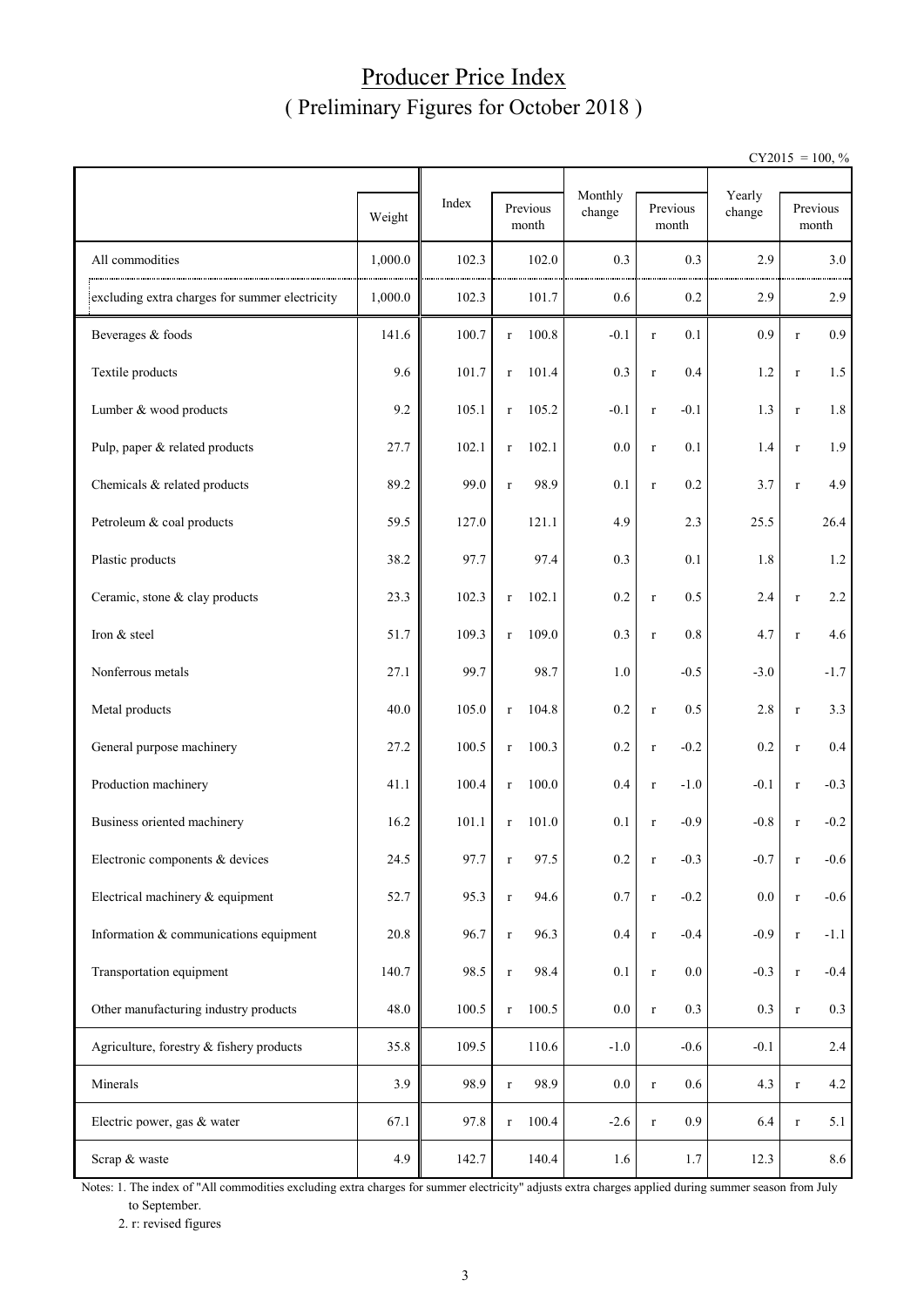## Export Price Index ( Preliminary Figures for October 2018 )

 $CY2015 = 100, \%$ 

|                                                                |         |              |                      |              | Monthly change         |                               | Yearly change |                        |                               |  |
|----------------------------------------------------------------|---------|--------------|----------------------|--------------|------------------------|-------------------------------|---------------|------------------------|-------------------------------|--|
|                                                                | Weight  | Yen<br>basis | Previous<br>month    | Yen<br>basis | Previous<br>month      | Contract<br>currency<br>basis | Yen<br>basis  | Previous<br>month      | Contract<br>currency<br>basis |  |
| All commodities                                                | 1,000.0 | 98.1         | 97.5<br>$\mathbf r$  | 0.6          | 0.5<br>$\mathbf{r}$    | 0.3                           | 0.9           | 2.1<br>$\mathbf{r}$    | 1.4                           |  |
| Textiles                                                       | 13.8    | 94.6         | 94.3<br>$\mathbf{r}$ | 0.3          | $-0.4$<br>$\mathbf{r}$ | $-0.2$                        | 1.2           | 2.3<br>$\mathbf{r}$    | 1.6                           |  |
| Chemicals & related products                                   | 98.4    | 110.3        | 109.3                | 0.9          | 3.3                    | 0.3                           | 7.3           | 11.6                   | 7.5                           |  |
| Metals & related products                                      | 108.5   | 110.8        | $r$ 110.2            | 0.5          | 0.0<br>$\mathbf{r}$    | $0.0\,$                       | 1.8           | 3.9<br>$\mathbf{r}$    | 2.0                           |  |
| General purpose, production $&$<br>business oriented machinery | 189.4   | 96.8         | 96.7<br>$\mathbf{r}$ | 0.1          | $-0.5$<br>$\mathbf{r}$ | $-0.1$                        | $-1.5$        | $-0.8$<br>$\mathbf{r}$ | $-1.2$                        |  |
| Electric & electronic products                                 | 205.5   | 90.4         | 90.1<br>$\mathbf{r}$ | 0.3          | 0.1<br>$\mathbf{r}$    | $0.0\,$                       | $-3.2$        | $-2.1$<br>$\mathbf{r}$ | $-3.0$                        |  |
| Transportation equipment                                       | 285.2   | 94.3         | 93.7<br>$\mathbf{r}$ | 0.6          | 0.4<br>$\mathbf{r}$    | 0.2                           | $-1.4$        | $-0.6$<br>$\mathbf{r}$ | $-0.6$                        |  |
| Other primary products $\&$<br>manufactured goods              | 99.2    | 102.0        | $r$ 100.1            | 1.9          | 1.0<br>$\mathbf{r}$    | 1.5                           | 12.8          | 13.0<br>$\mathbf{r}$   | 13.4                          |  |

Note: r: revised figures

# Import Price Index ( Preliminary Figures for October 2018 )

 $CY2015 = 100, \%$ 

|                                                                |         |              | Index                | Monthly change |                        |                               | Yearly change |              |                   |                               |
|----------------------------------------------------------------|---------|--------------|----------------------|----------------|------------------------|-------------------------------|---------------|--------------|-------------------|-------------------------------|
|                                                                | Weight  | Yen<br>basis | Previous<br>month    | Yen<br>basis   | Previous<br>month      | Contract<br>currency<br>basis | Yen<br>basis  |              | Previous<br>month | Contract<br>currency<br>basis |
| All commodities                                                | 1,000.0 | 103.3        | $r$ 101.7            | 1.6            | 0.6<br>$\mathbf{r}$    | 1.0                           | 9.5           | $\mathbf{r}$ | 10.8              | 9.9                           |
| Beverages & foods and agriculture<br>products for food         | 80.4    | 93.4         | 93.2<br>$\mathbf{r}$ | 0.2            | $-0.7$<br>$\mathbf{r}$ | $-0.2$                        | $-1.3$        | $\mathbf{r}$ | 0.5               | $-0.8$                        |
| Textiles                                                       | 61.3    | 96.2         | 95.7<br>$\mathbf{r}$ | 0.5            | $-0.1$<br>$\mathbf{r}$ | 0.2                           | 1.1           | $\mathbf r$  | 0.5               | 1.3                           |
| Metals & related products                                      | 95.8    | 100.8        | 100.8                | 0.0            | $-0.5$                 | $-0.6$                        | $-2.6$        |              | 0.4               | $-2.4$                        |
| Lumber & wood products and<br>forest products                  | 17.3    | 105.6        | $r$ 105.8            | $-0.2$         | 0.6<br>$\mathbf{r}$    | $-0.7$                        | 8.3           | $\mathbf{r}$ | 10.8              | 8.8                           |
| Petroleum, coal & natural gas                                  | 252.3   | 127.0        | $r$ 121.4            | 4.6            | 1.7<br>$\mathbf{r}$    | 3.8                           | 36.1          | $\mathbf{r}$ | 37.8              | 36.2                          |
| Chemicals & related products                                   | 94.7    | 104.2        | $r$ 104.3            | $-0.1$         | 0.7<br>$\mathbf{r}$    | $-0.5$                        | 6.7           | $\mathbf{r}$ | 9.4               | 7.0                           |
| General purpose, production $&$<br>business oriented machinery | 68.1    | 98.2         | 98.0<br>$\mathbf{r}$ | 0.2            | 0.5<br>$\mathbf{r}$    | $-0.3$                        | 3.4           | $\mathbf r$  | 3.8               | 3.6                           |
| Electric & electronic products                                 | 196.6   | 86.6         | 86.3<br>$\mathbf{r}$ | 0.3            | 0.2<br>$\mathbf{r}$    | $-0.1$                        | $-2.3$        | $\mathbf{r}$ | $-0.8$            | $-2.0$                        |
| Transportation equipment                                       | 49.5    | 97.3         | 96.9<br>$\mathbf{r}$ | 0.4            | 0.6<br>$\mathbf{r}$    | 0.1                           | 0.1           | $\mathbf r$  | $-0.3$            | 0.7                           |
| Other primary products $\&$<br>manufactured goods              | 84.0    | 95.0         | 94.7<br>$\mathbf{r}$ | 0.3            | 0.2<br>$\mathbf{r}$    | $-0.2$                        | 2.3           | $\mathbf{r}$ | 4.1               | 2.5                           |

Note: r: revised figures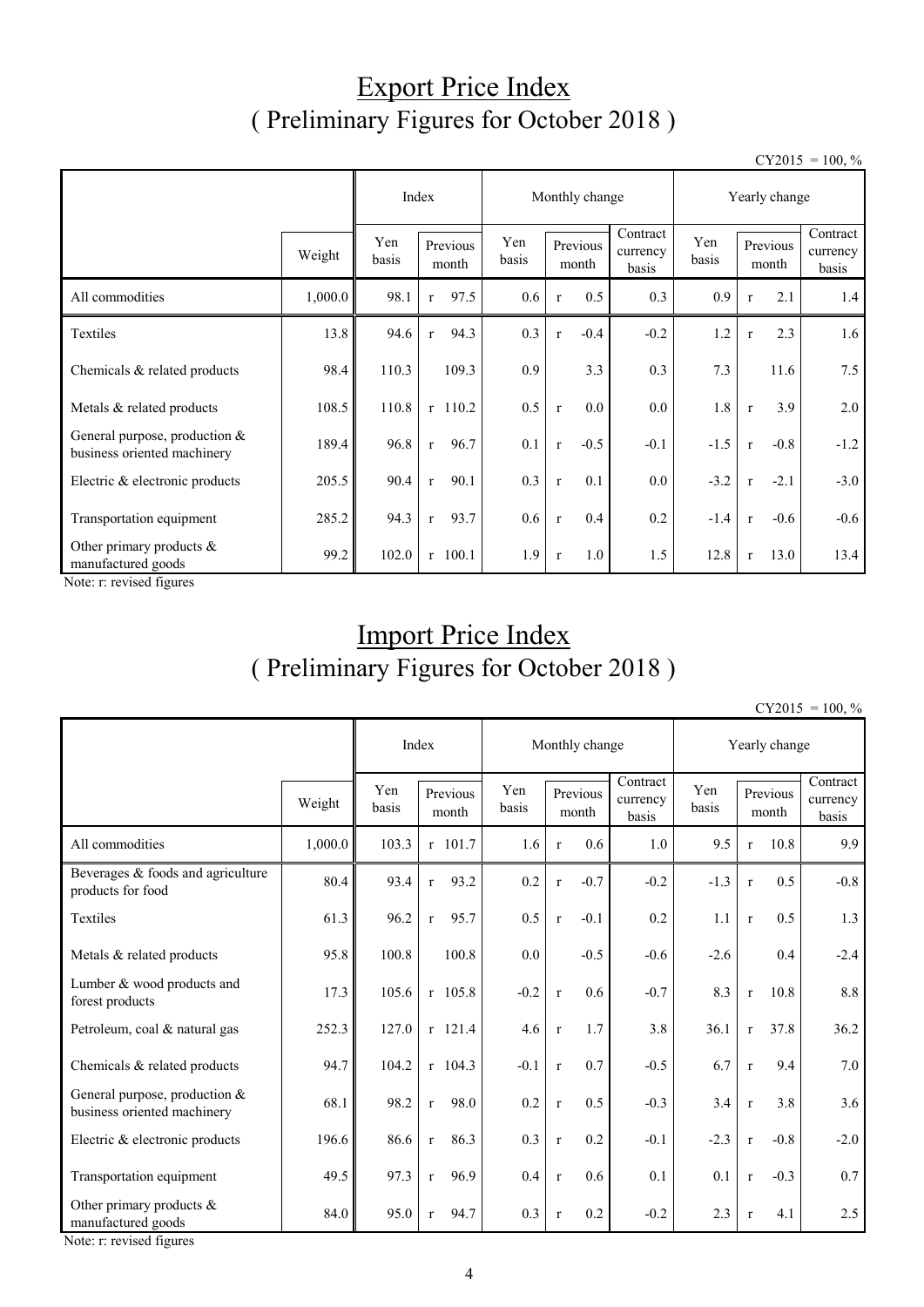# Index by Stage of Demand and Use ( Preliminary Figures for October 2018 )

 $CY2015 = 100, \%$ 

|               |                           |           | Index | Monthly         |                     | Yearly   |                     |
|---------------|---------------------------|-----------|-------|-----------------|---------------------|----------|---------------------|
|               |                           | Weight    |       | change          | Previous month      | change   | Previous month      |
|               | Domestic demand products  | 1,000.000 | 102.5 | 0.6             | 0.3                 | 4.5      | 4.8                 |
|               | Domestic goods            | 744.660   | 102.3 | 0.3             | 0.3                 | 2.9      | 3.0                 |
|               | Imports                   | 255.340   | 103.3 | $1.6 \text{ r}$ | 0.6                 | 9.5      | 10.8                |
| Raw materials |                           | 100.163   | 115.6 | 2.7             | 0.7<br>$\mathbf{r}$ | 18.2     | 19.0                |
|               | Domestic goods            | 26.060    | 111.5 | $-0.2$          | 0.0<br>r            | 2.0      | 2.7                 |
|               | Imports                   | 74.103    | 117.1 | 3.7             | 0.9<br>r            | 25.0     | 25.9                |
|               | Intermediate materials    | 535.481   | 103.1 | 0.2             | 0.5<br>$\mathbf{r}$ | 4.7      | 5.3                 |
|               | Domestic goods            | 448.097   | 103.0 | 0.3             | 0.4<br>r            | 4.3      | 4.4                 |
|               | Imports                   | 87.384    | 104.0 | 0.5             | 0.4<br>r            | 7.0      | 9.9                 |
| Final goods   |                           | 364.356   | 98.1  | 0.5             | 0.1<br>$\mathbf{r}$ | 0.4      | 0.5                 |
|               | Domestic goods            | 270.503   | 100.2 | 0.4             | $-0.1$<br>l r       | 0.6      | 0.6<br>1r           |
|               | Imports                   | 93.853    | 91.8  | 0.5             | 0.6                 | $-0.4$   | 0.0                 |
|               | Capital goods             | 112.246   | 98.1  | 0.5             | $-0.4$<br>r         | $-0.2$   | $-0.3$              |
|               | Domestic goods            | 87.827    | 100.0 | 0.5             | $-0.7$<br>r         | $-0.2$   | $-0.4$              |
|               | Imports                   | 24.419    | 91.2  | 0.4             | 0.7<br>$\mathbf{r}$ | $-0.7$   | 0.1                 |
|               | Consumer goods            | 252.110   | 98.0  | 0.4             | 0.3                 | 0.6      | 0.8                 |
|               | Domestic goods            | 182.676   | 100.3 | 0.4             | 0.2                 | 1.0      | 1.1                 |
|               | Imports                   | 69.434    | 92.0  | 0.7             | 0.3<br>$\mathbf{r}$ | $-0.4$   | $-0.1$<br><b>Ir</b> |
|               | Durable consumer goods    | 67.121    | 91.8  | 0.2             | 0.0<br>r            | $-1.8$   | $-1.9$              |
|               | Domestic goods            | 42.200    | 96.3  | 0.1             | $-0.2$              | $-1.0$   | $-1.2$              |
|               | Imports                   | 24.921    | 84.0  | $0.4 \text{ r}$ | 0.2                 | $-3.6$ r | $-3.3$              |
|               | Nondurable consumer goods | 184.989   | 100.3 | 0.5             | 0.4<br>$\mathbf{r}$ | 1.5      | 1.8                 |
|               | Domestic goods            | 140.476   | 101.5 | 0.5             | 0.3                 | 1.6      | 1.7                 |
|               | Imports                   | 44.513    | 96.5  | 0.8             | 0.4                 | 1.3      | 1.6                 |

Notes: 1. These indexes are compiled by reclassifying the "Producer Price Index excluding the consumption tax," "Export Price Index" and "Import Price Index" in terms of commodities' stage of demand or use of goods.

2. r: revised figures

#### (Index by Stage of Demand and Use)

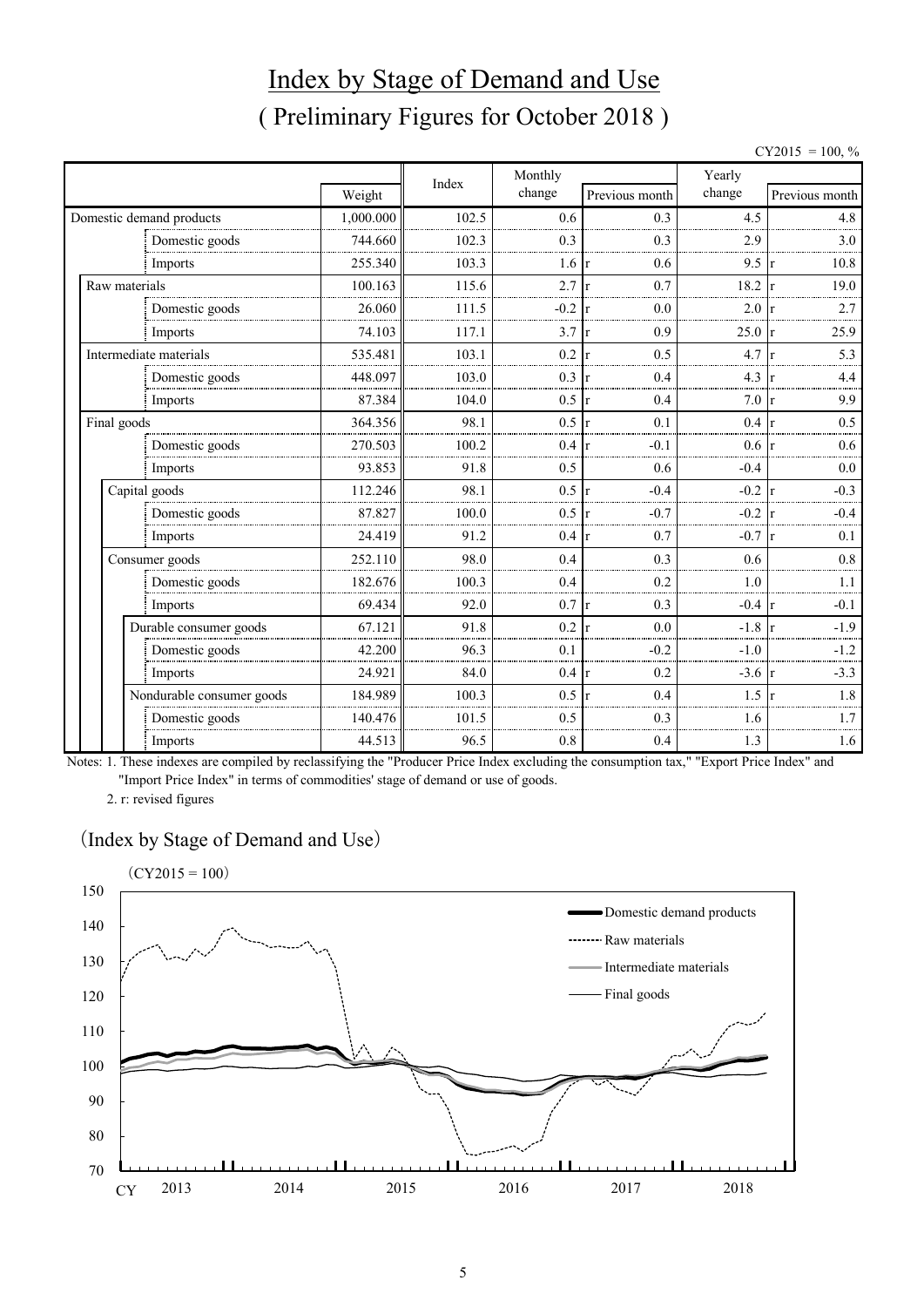# Producer Price Index using Chain-weighted Index Formula ( Preliminary Figures for October 2018 )

 $CY2015 = 100, \%$ 

|                                                |         |       | Monthly          |                        | Yearly |                        |
|------------------------------------------------|---------|-------|------------------|------------------------|--------|------------------------|
|                                                | Weight  | Index | change           | Previous<br>month      | change | Previous<br>month      |
| All commodities                                | 1,000.0 | 102.3 | 0.3              | 0.2                    | 2.8    | 2.9                    |
| excluding extra charges for summer electricity | 1,000.0 | 102.3 | 0.5              | 0.2                    | 2.8    | 2.9                    |
| Beverages & foods                              | 141.6   | 100.7 | 0.0              | 0.1<br>$\mathbf r$     | 1.0    | 0.9<br>$\mathbf r$     |
| Textile products                               | 9.6     | 101.5 | 0.4              | 0.3<br>$\mathbf r$     | 1.2    | 1.3<br>$\mathbf{r}$    |
| Lumber & wood products                         | 9.2     | 105.0 | $-0.1$           | $-0.1$                 | 1.3    | $1.8\,$                |
| Pulp, paper & related products                 | 27.7    | 102.0 | 0.0              | 0.1<br>$\mathbf r$     | 1.4    | 1.8<br>$\mathbf r$     |
| Chemicals & related products                   | 89.2    | 99.1  | 0.1              | 0.3                    | 3.6    | 4.9                    |
| Petroleum & coal products                      | 59.5    | 127.5 | 4.9              | 2.1<br>$\mathbf r$     | 25.4   | 26.4<br>$\mathbf r$    |
| Plastic products                               | 38.2    | 97.5  | 0.3              | 0.1                    | 1.8    | 1.3                    |
| Ceramic, stone & clay products                 | 23.3    | 101.7 | 0.1              | 0.6<br>$\mathbf r$     | 2.0    | 1.9<br>$\mathbf r$     |
| Iron & steel                                   | 51.7    | 109.4 | 0.3              | 0.7<br>$\mathbf r$     | 4.7    | 4.5<br>$\mathbf r$     |
| Nonferrous metals                              | 27.1    | 100.4 | 0.9              | $-0.5$                 | $-2.6$ | $-1.3$                 |
| Metal products                                 | 40.0    | 104.5 | 0.2              | 0.4<br>$\mathbf r$     | 2.7    | 3.0<br>$\mathbf{r}$    |
| General purpose machinery                      | 27.2    | 100.5 | 0.2              | $-0.1$                 | 0.2    | 0.4                    |
| Production machinery                           | 41.1    | 100.1 | 0.3              | $-1.1$<br>$\mathbf r$  | $-0.4$ | $-0.5$<br>$\mathbf r$  |
| Business oriented machinery                    | 16.2    | 100.8 | 0.1              | $-0.8$<br>$\mathbf r$  | $-0.8$ | $-0.4$<br>$\mathbf r$  |
| Electronic components & devices                | 24.5    | 97.5  | 0.2              | $-0.3$<br>$\mathbf r$  | $-0.4$ | $-0.3$<br>$\mathbf{r}$ |
| Electrical machinery & equipment               | 52.7    | 94.9  | 0.7              | $-0.2$<br>$\mathbf r$  | $-0.1$ | $-0.8$<br>$\mathbf r$  |
| Information & communications equipment         | 20.8    | 96.5  | 0.4              | $-0.4$<br>$\mathbf r$  | $-0.9$ | $-1.1$<br>$\mathbf{r}$ |
| Transportation equipment                       | 140.7   | 98.3  | $0.0\,$          | 0.0                    | $-0.4$ | $-0.4$                 |
| Other manufacturing industry products          | 48.0    | 100.3 | $-0.1$           | $0.3\,$<br>$\mathbf r$ | 0.2    | 0.3<br>$\mathbf r$     |
| Agriculture, forestry & fishery products       | 35.8    | 108.8 | $-0.8$           | $-0.8$                 | $-0.4$ | 1.7                    |
| Minerals                                       | 3.9     | 99.6  | 0.0              | 0.8<br>$\mathbf r$     | 5.0    | 4.7<br>$\mathbf r$     |
| Electric power, gas & water                    | 67.1    | 97.9  | $-2.6$           | 1.0<br>$\mathbf r$     | 6.4    | 5.3<br>$\mathbf r$     |
| Scrap & waste                                  | 4.9     | 143.8 | $1.6\phantom{0}$ | 1.4                    | 10.4   | 7.1                    |

Notes: 1. The index of "All commodities excluding extra charges for summer electricity" adjusts extra charges applied during summer season from July to September.

2. The indexes are based on the year 2015 weights.

3. r: revised figures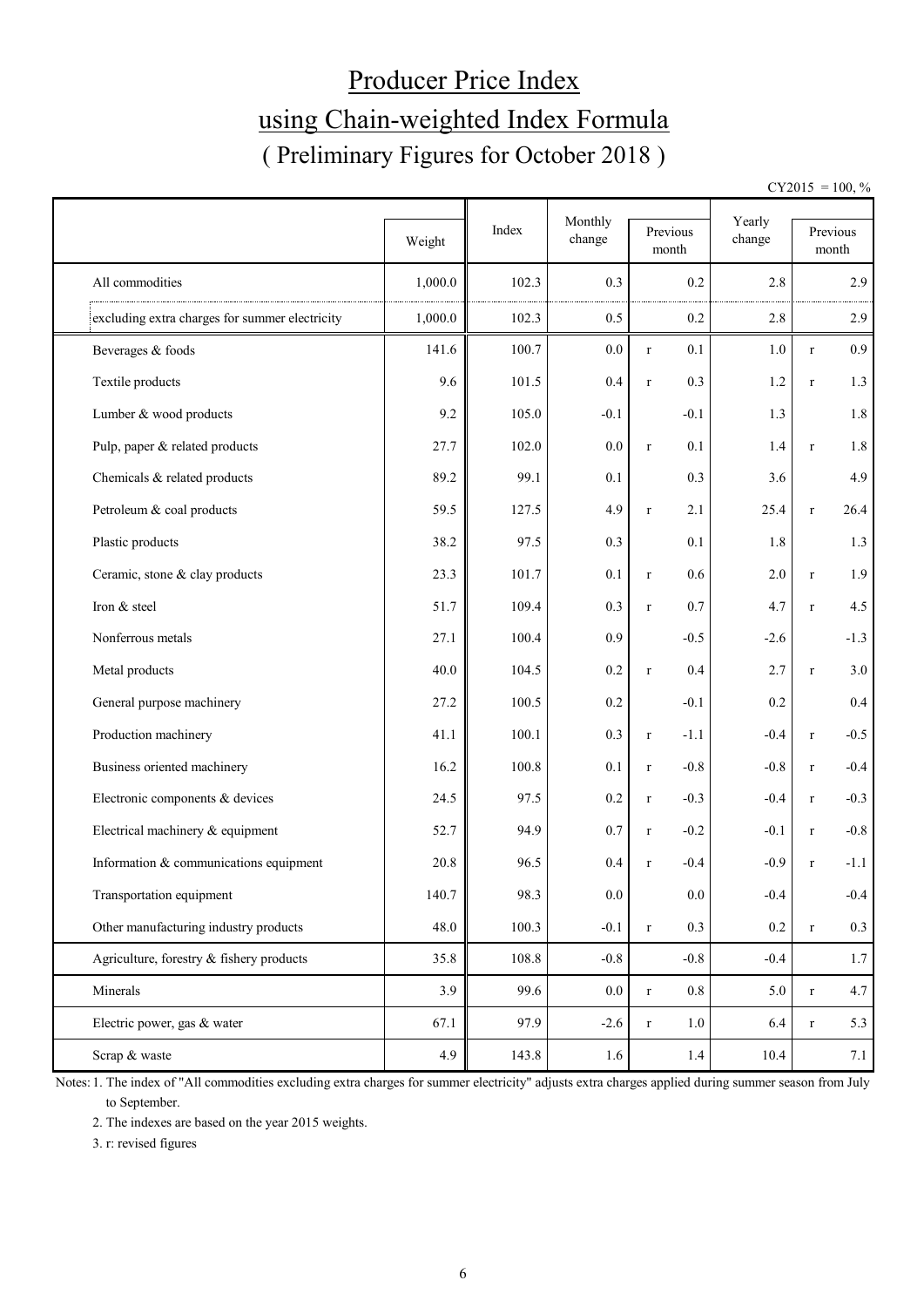## Corporate Goods Price Index Time Series Data

 $CY2015 = 100$  %

|           |                         |                 |                                  |                          |                                           |                                  |                                                          |                                |                                  |                          |                                           |                 |                                  | <b>0.2010</b>            | 100, 70                                   |
|-----------|-------------------------|-----------------|----------------------------------|--------------------------|-------------------------------------------|----------------------------------|----------------------------------------------------------|--------------------------------|----------------------------------|--------------------------|-------------------------------------------|-----------------|----------------------------------|--------------------------|-------------------------------------------|
|           |                         |                 | Producer Price Index             |                          |                                           |                                  |                                                          |                                | <b>Export Price Index</b>        |                          |                                           |                 |                                  |                          |                                           |
|           |                         | All commodities |                                  |                          |                                           |                                  | (Reference)<br>excluding extra<br>charges for summer     | All commodities<br>(ven basis) |                                  |                          |                                           | All commodities | (contract currency basis)        |                          |                                           |
|           |                         |                 | Monthly<br>(Ouarterly)<br>change | Yearly<br>change         | Change<br>from three<br>months<br>earlier | Monthly<br>(Quarterly)<br>change | electricity<br>Change<br>from three<br>months<br>earlier |                                | Monthly<br>(Quarterly)<br>change | Yearly<br>change         | Change<br>from three<br>months<br>earlier |                 | Monthly<br>(Quarterly)<br>change | Yearly<br>change         | Change<br>from three<br>months<br>earlier |
| <b>CY</b> | 2015                    | 100.0           | $\equiv$                         | $\overline{\phantom{0}}$ |                                           | $\overline{\phantom{0}}$         |                                                          | 100.0                          | $\overline{\phantom{0}}$         | $\overline{\phantom{0}}$ | $\overline{\phantom{0}}$                  | 100.0           | $\overline{\phantom{0}}$         | $\overline{\phantom{0}}$ |                                           |
|           | 2016                    | 96.5            | $\overline{\phantom{0}}$         | $-3.5$                   | —                                         |                                  |                                                          | 90.7                           | —                                | $-9.3$                   | —                                         | 96.9            | —                                | $-3.1$                   |                                           |
|           | 2017                    | 98.7            | $\overline{\phantom{0}}$         | 2.3                      |                                           |                                  |                                                          | 95.5                           | $\overline{\phantom{0}}$         | 5.3                      |                                           | 100.2           | $\equiv$                         | 3.4                      |                                           |
| <b>FY</b> | 2015                    | 99.1            | $\overline{\phantom{0}}$         |                          | -                                         | -                                |                                                          | 98.1                           | $\overline{\phantom{0}}$         | $\overline{\phantom{0}}$ | $\overline{\phantom{0}}$                  | 98.6            | —                                | -                        |                                           |
|           | 2016                    | 96.7            | —                                | $-2.4$                   | —                                         |                                  |                                                          | 91.3                           | —                                | $-6.9$                   | —                                         | 97.8            | —                                | $-0.8$                   |                                           |
|           | 2017                    | 99.3            |                                  | 2.7                      | $\overline{\phantom{0}}$                  |                                  |                                                          | 95.6                           |                                  | 4.7                      | —                                         | 100.8           |                                  | 3.1                      |                                           |
|           | 2017/<br>Q <sub>4</sub> | 99.7            | 0.9                              | 3.3                      | $\overline{\phantom{0}}$                  | 1.1                              | $\overline{\phantom{0}}$                                 | 97.4                           | 2.6                              | 6.1                      | —                                         | 101.5           | 1.6                              | 3.5                      |                                           |
|           | Q1<br>2018/             | 100.3           | 0.6                              | 2.5                      | —                                         | 0.6                              | $\overline{\phantom{0}}$                                 | 96.1                           | $-1.3$                           | 0.6                      | —                                         | 102.3           | 0.8                              | 2.5                      |                                           |
|           | Q <sub>2</sub>          | 100.9           | 0.6                              | 2.4                      | —                                         | 0.6                              | $\overline{\phantom{0}}$                                 | 96.5                           | 0.4                              | 2.6                      | —                                         | 102.5           | 0.2                              | 3.0                      |                                           |
|           | O <sub>3</sub>          | 101.8           | 0.9                              | 3.0                      |                                           | 0.7                              |                                                          | 97.3                           | 0.8                              | 2.5                      |                                           | 102.4           | $-0.1$                           | 2.5                      |                                           |
|           | 2017/<br>Sep.           | 99.0            | 0.3                              | 3.0                      | 0.5                                       | 0.3                              | 0.3                                                      | 95.5                           | 1.2                              | 9.1                      | 1.7                                       | 100.5           | 0.6                              | 3.6                      | 1.3                                       |
|           | Oct.                    | 99.4            | 0.4                              | 3.5                      | 0.7                                       | 0.6                              | 0.9                                                      | 97.2                           | 1.8                              | 9.7                      | 2.4                                       | 101.2           | 0.7                              | 3.9                      | 1.9                                       |
|           | Nov.                    | 99.8            | 0.4                              | 3.5                      | 1.1                                       | 0.4                              | 1.3                                                      | 97.4                           | 0.2                              | 6.8                      | 3.2                                       | 101.5           | 0.3                              | 3.5                      | 1.6                                       |
|           | Dec.                    | 100.0           | 0.2                              | 3.0                      | 1.0                                       | 0.2                              | 1.2                                                      | 97.7                           | 0.3                              | 2.3                      | 2.3                                       | 101.7           | 0.2                              | 3.0                      | 1.2                                       |
|           | 2018/<br>Jan.           | 100.3           | 0.3                              | 2.7                      | 0.9                                       | 0.3                              | 0.9                                                      | 97.1                           | $-0.6$                           | 1.6                      | $-0.1$                                    | 101.9           | 0.2                              | 2.5                      | 0.7                                       |
|           | Feb.                    | 100.3           | 0.0                              | 2.5                      | 0.5                                       | 0.0                              | 0.5                                                      | 96.1                           | $-1.0$                           | 0.8                      | $-1.3$                                    | 102.4           | 0.5                              | 2.6                      | 0.9                                       |
|           | Mar.                    | 100.2           | $-0.1$                           | 2.0                      | 0.2                                       | $-0.1$                           | 0.2                                                      | 95.2                           | $-0.9$                           | $-0.5$                   | $-2.6$                                    | 102.7           | 0.3                              | 2.4                      | 1.0                                       |
|           | Apr.                    | 100.5           | 0.3                              | 2.0                      | 0.2                                       | 0.3                              | 0.2                                                      | 95.5                           | 0.3                              | 1.9                      | $-1.6$                                    | 102.2           | $-0.5$                           | 2.4                      | 0.3                                       |
|           | May                     | 101.0           | 0.5                              | 2.6                      | 0.7                                       | 0.5                              | 0.7                                                      | 96.9                           | 1.5                              | 2.4                      | 0.8                                       | 102.7           | 0.5                              | 3.3                      | 0.3                                       |
|           | June                    | 101.3           | 0.3                              | 2.8                      | 1.1                                       | 0.3                              | 1.1                                                      | 97.0                           | 0.1                              | 3.3                      | 1.9                                       | 102.7           | 0.0                              | 3.5                      | $0.0\,$                                   |
|           | July                    | 101.7           | 0.4                              | 3.0                      | 1.2                                       | 0.2                              | 1.0                                                      | 97.4                           | 0.4                              | 2.6                      | 2.0                                       | 102.5           | $-0.2$                           | 3.2                      | 0.3                                       |
|           | Aug.                    | 101.7           | 0.0                              | 3.0                      | 0.7                                       | 0.0                              | 0.5                                                      | 97.0                           | $-0.4$                           | 2.8                      | 0.1                                       | 102.3           | $-0.2$                           | 2.4                      | $-0.4$                                    |
|           | Sep.                    | 102.0           | 0.3                              | 3.0                      | 0.7                                       | 0.2                              | 0.4                                                      | 97.5                           | 0.5                              | 2.1                      | 0.5                                       | 102.3           | 0.0                              | 1.8                      | $-0.4$                                    |
|           | Oct.                    | 102.3           | 0.3                              | 2.9                      | 0.6                                       | 0.6                              | 0.8                                                      | 98.1                           | 0.6                              | 0.9                      | 0.7                                       | 102.6           | 0.3                              | 1.4                      | 0.1                                       |

|           |                |                                | <b>Import Price Index</b>        |                  |                                           |                 |                                  |                  | - 1 - 0 1 -                                | 100, 70<br>Foreign                           |
|-----------|----------------|--------------------------------|----------------------------------|------------------|-------------------------------------------|-----------------|----------------------------------|------------------|--------------------------------------------|----------------------------------------------|
|           |                | All commodities<br>(yen basis) |                                  |                  |                                           | All commodities | (contract currency basis)        |                  | exchange<br>rate<br>$\sqrt{\frac{2}{\pi}}$ |                                              |
|           |                |                                | Monthly<br>(Quarterly)<br>change | Yearly<br>change | Change<br>from three<br>months<br>earlier |                 | Monthly<br>(Quarterly)<br>change | Yearly<br>change | Change<br>from three<br>months<br>earlier  | Monthly<br>(Quarterly)<br>(Yearly)<br>change |
| <b>CY</b> | 2015           | 100.0                          |                                  |                  |                                           | 100.0           |                                  |                  |                                            | 14.4                                         |
|           | 2016           | 83.6                           |                                  | $-16.4$          |                                           | 90.2            |                                  | $-9.8$           |                                            | $-10.1$                                      |
|           | 2017           | 92.7                           |                                  | 10.9             |                                           | 98.2            |                                  | 8.9              |                                            | 3.1                                          |
| <b>FY</b> | 2015           | 95.5                           |                                  |                  |                                           | 95.9            |                                  |                  |                                            | 9.3                                          |
|           | 2016           | 85.4                           |                                  | $-10.6$          |                                           | 92.5            |                                  | $-3.5$           |                                            | $-9.8$                                       |
|           | 2017           | 93.6                           |                                  | 9.6              |                                           | 99.8            |                                  | 7.9              |                                            | $2.3\,$                                      |
|           | 2017/<br>Q4    | 95.6                           | 5.1                              | 11.0             |                                           | 100.5           | 3.7                              | 8.2              |                                            | 1.8                                          |
|           | 2018/<br>Q1    | 96.1                           | 0.5                              | 3.8              |                                           | 104.1           | 3.6                              | 6.9              |                                            | $-4.1$                                       |
|           | Q2             | 98.6                           | 2.6                              | 7.5              |                                           | 106.4           | 2.2                              | 8.8              |                                            | 0.7                                          |
|           | O <sub>3</sub> | 101.5                          | 2.9                              | 11.5             |                                           | 108.0           | 1.5                              | 11.5             |                                            | $2.2\,$                                      |
|           | 2017/<br>Sep.  | 91.8                           | 1.9                              | 13.8             | 0.9                                       | 97.8            | 1.3                              | 7.4              | 0.7                                        | 0.7                                          |
|           | Oct.           | 94.3                           | 2.7                              | 15.6             | 3.4                                       | 99.2            | 1.4                              | 8.9              | 3.0                                        | 2.0                                          |
|           | Nov.           | 95.3                           | 1.1                              | 10.4             | 5.8                                       | 100.3           | 1.1                              | 6.9              | 3.9                                        | 0.0                                          |
|           | Dec.           | 97.1                           | 1.9                              | 7.3              | 5.8                                       | 102.1           | 1.8                              | 9.0              | 4.4                                        | 0.1                                          |
|           | 2018/<br>Jan.  | 96.7                           | $-0.4$                           | 5.0              | 2.5                                       | 103.0           | 0.9                              | 7.2              | 3.8                                        | $-1.9$                                       |
|           | Feb.           | 96.6                           | $-0.1$                           | 4.4              | 1.4                                       | 104.9           | 1.8                              | 7.5              | 4.6                                        | $-2.6$                                       |
|           | Mar.           | 94.9                           | $-1.8$                           | 1.7              | $-2.3$                                    | 104.4           | $-0.5$                           | 6.1              | 2.3                                        | $-1.8$                                       |
|           | Apr.           | 96.1                           | 1.3                              | 5.1              | $-0.6$                                    | 104.7           | 0.3                              | 6.5              | 1.7                                        | 1.3                                          |
|           | May            | 98.9                           | 2.9                              | 6.8              | 2.4                                       | 106.3           | 1.5                              | 8.4              | 1.3                                        | 2.1                                          |
|           | June           | 100.8                          | 1.9                              | 10.8             | 6.2                                       | 108.3           | 1.9                              | 11.5             | 3.7                                        | 0.3                                          |
|           | July           | 101.7                          | 0.9                              | 11.5             | 5.8                                       | 108.3           | 0.0                              | 12.5             | 3.4                                        | 1.2                                          |
|           | Aug.           | 101.1                          | $-0.6$                           | 12.2             | 2.2                                       | 107.9           | $-0.4$                           | 11.8             | 1.5                                        | $-0.3$                                       |
|           | Sep.           | 101.7                          | 0.6                              | 10.8             | 0.9                                       | 107.9           | 0.0                              | 10.3             | $-0.4$                                     | 0.7                                          |
|           | Oct.           | 103.3                          | 1.6                              | 9.5              | 1.6                                       | 109.0           | 1.0                              | 9.9              | 0.6                                        | 0.8                                          |

#### $CY2015 = 100. %$

Note: A negative change in the "Foreign exchange rate" indicates an appreciation of the yen.